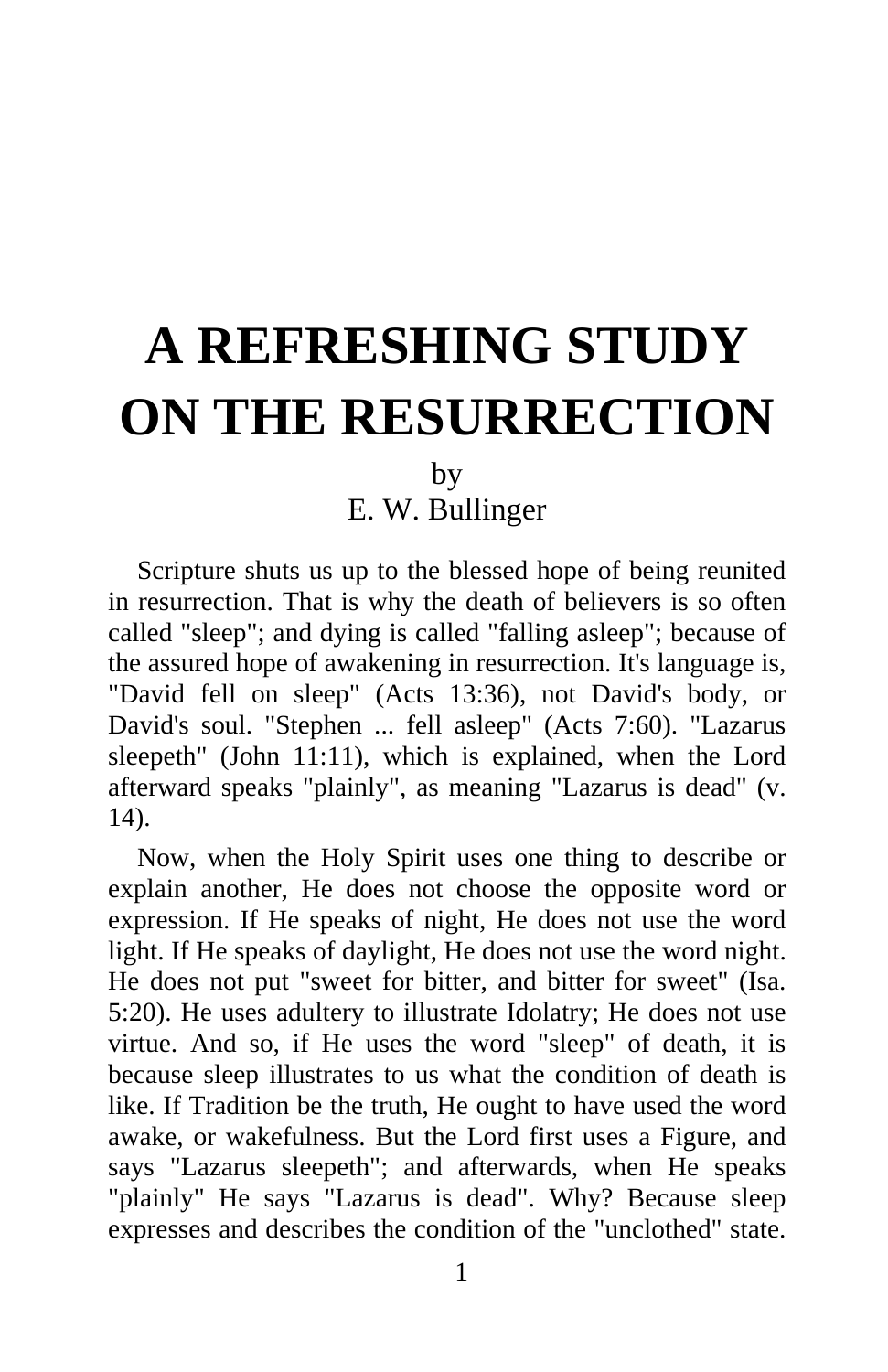In normal sleep, there is no consciousness. For the Lord, therefore, to have used this word "sleep" to represent the very opposite condition of conscious wakefulness, would have been indeed to mislead us. But all His words are perfect; and are used for the purpose of teaching us, and not for leading us astray.

So effectually has Satan's lie, "thou shalt not surely die", succeeded and accomplished its purpose that, though the Lord Jesus said "I will come again and receive you unto Myself", Christendom says, with one voice, "No! Lord. Thou needest not come for me: I will die and come to Thee". Thus the blessed hope of resurrection and the coming of the Lord have been well nigh blotted out from the belief of the Churches; and the promise of the Lord been made of none effect by the ravages of Tradition.

In Phil. 2:27, we read that Epaphraditus "was sick nigh unto death; but God had mercy on him"..So that it was mercy to preserve Epaphraditus from death. This could hardly be called "mercy" if death were the "gate of glory", according to popular tradition.

In 2 Cor. 1:10-11, it was deliverance of no ordinary kind when Paul himself was "delivered from so great a death" which called for corresponding greatness of thanksgiving for God's answer to their prayers on his behalf. Moreover, he trusted that God would still deliver him. It is clear from 2 Cor. 5:4 that Paul did not wish for death; for he distinctly says "not for that he would be unclothed, but clothed upon (i.e. in resurrection and "change") that mortality might be swallowed up of LIFE"; not of death. This is what he was so "earnestly desiring" (v.2)

Hezekiah also had reason to praise God for delivering him from "the king of terrors". It was "mercy" shown to Epaphraditus; it was "a gift" to Paul; it was "love" to Hezekiah. He says (Isa. 38:17- 19): "For the grave (Heb. sheol) cannot praise thee, death cannot celebrate thee: They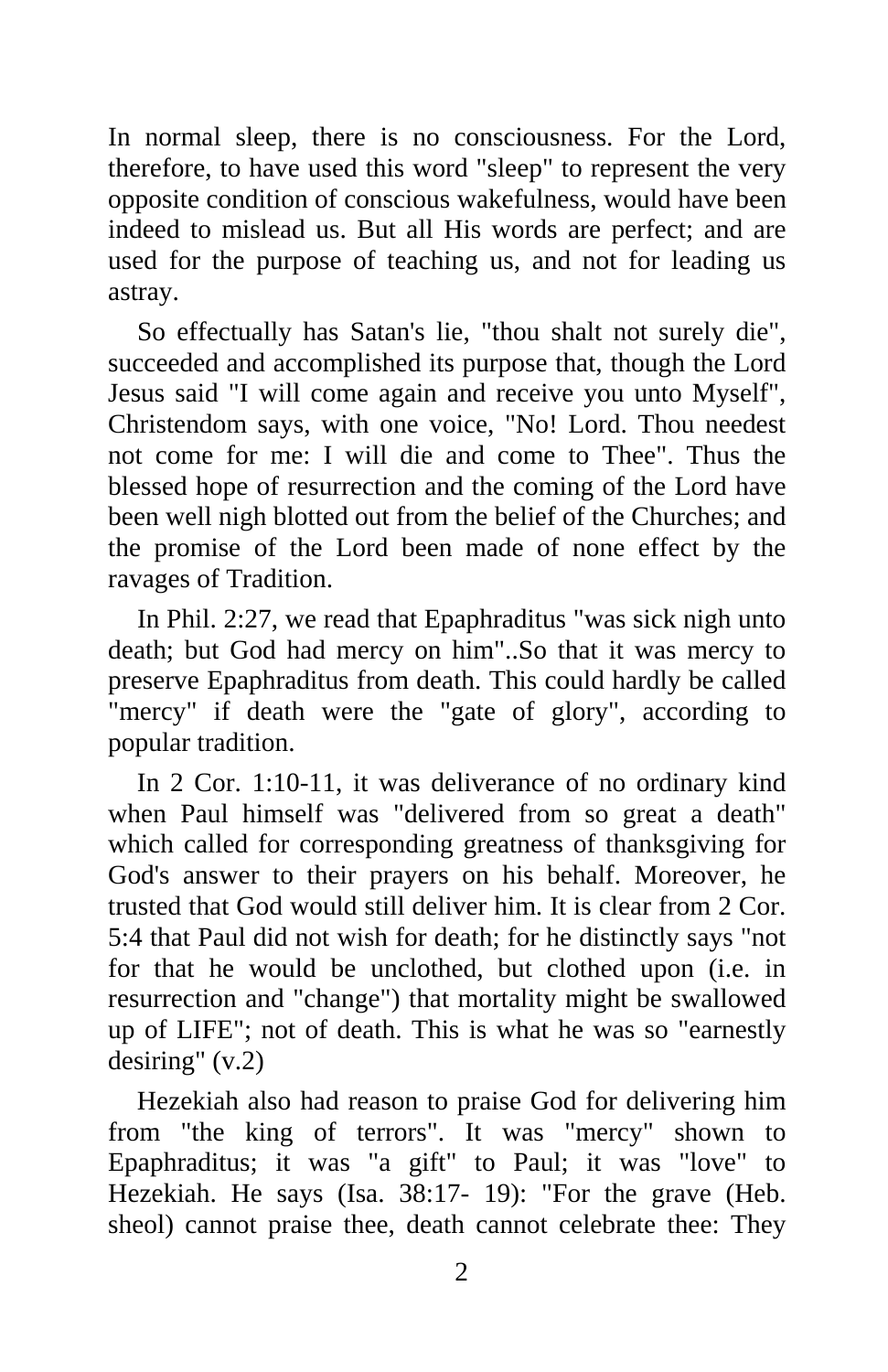that go down into the pit cannot hope for thy truth. The living, the living, he shall praise Thee, as I do this day."

On the other hand the death of Moses was permitted, for it was his punishment; therefore, there was no deliverance for him though he sought it (Deut. 1:37; 3:23,27; 4:21,22; 31:2). Surely it could have been no punishment if death is not death; but, as is universally held, the gate of paradise!

In 1 Thes. 4:15, we read: "This we say unto you by the Word of the Lord, that we which are alive and remain shall not precede them which are asleep."

To agree with Tradition this ought to have been written, "shall not precede them which are already with the Lord". But this would have made nonsense; and there is nothing of that in the Word of God.

While we may draw our own inferences from what the Scriptures state, we shall all agree that it is highly important that we should clothe these views in Scriptural terms, and that we should ask and answer how far it is that these popular sayings have practically, at any rate until recent years, blotted out the hope of resurrection, the hope of the Lord's coming again to fulfill His promise, to receive us to Himself. You remember how the apostle speaks to some in the 15th chapter of 1st Corinthians, who say that there is "no resurrection of the dead"; and in writing to Timothy he refers to Hymenaeus & Philetus, who had led some away from the faith by saying that "the resurrection is past already".

The greatest comfort which the greatest Comforter that the world ever knew had to give to a sister who had been bereaved of a beloved brother was, "Thy brother shall rise again." All hope is bound up with this great subject: and, if our Theology has no place in it for this great hope, then the sooner we change it the better; for remember that this subject is one of revelation.